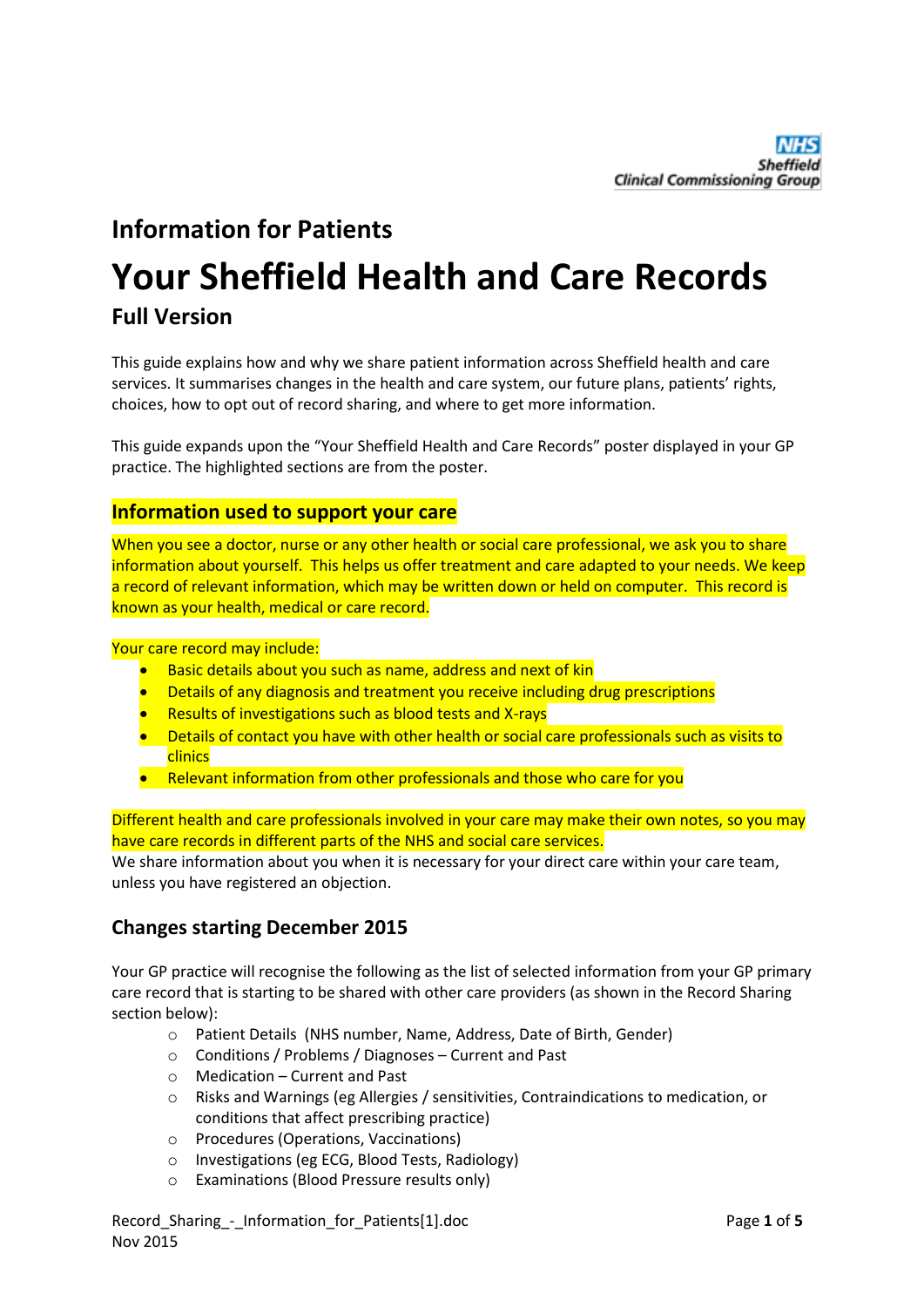- o Contacts, Admissions, Referrals, Consultations
- $\circ$  Specific Exclusions details about the following are not shared termination of pregnancy, sexually transmitted infections, HIV, infertility related concerns, gender identity concerns

## **Summary Care Record**

The Summary Care Record has been in existence for some years and provides important medical information to clinicians in emergency, urgent or unplanned care to support patient safety and quality of care. It is created from your GP record and consists of essential information about medication, allergies and adverse reactions. You do have the choice to opt out of this.

## **Summary Care Record with additional information**

There is a new extended version of the Summary Care Record that looks to increase the level of detail that is shared, this has been released recently (in Autumn 2015) and is currently available with the patients explicit consent). There will be more information available from the NHS about this in the future.

## **What are we aiming to achieve?**

- Our aim is to share relevant patient/citizen information appropriately (and securely) across the Sheffield health and care system between professionals (with patient consent at the point of viewing) in order to:
	- o **Improve patient care & safety** through better informed clinical decisions enabling more appropriate care (eg avoiding drug contra-indications), and supporting safeguarding
	- o **Improve the patient experience** through patients not having to repeatedly repeat their details, and not having to unnecessarily repeat clinical tests
	- o **Improve effectiveness & efficiency of the delivery of care** though improved administration systems (eg reduced waiting times)
- In future we also want to give patients access (and ownership) of their own records.

## **Record Sharing**

In order to deliver the best integrated health and social care services to you in Sheffield we share relevant personal data between professionals involved in your care - this means sharing records between your GP, primary care, hospitals, out-of-hours, ambulance services (111 and 999) and other health and social care organisations including the Local Authority. Sharing your records helps us to ensure you receive the safest, most appropriate care for you, and reduces the need for you to repeatedly tell your story.

Staff at other organisations, referred to above, may view a subset of your GP primary care record – you should usually be asked for your consent to view the record at the time you are seen (this may be at a clinic attendance, or during a telephone consultation, for example if you have phoned 111 or the GP out of hours service).

You can ask for specific notes in your record to not-be-shared, whilst allowing the rest of the record to be shared – ask your practice to log your preference on your records.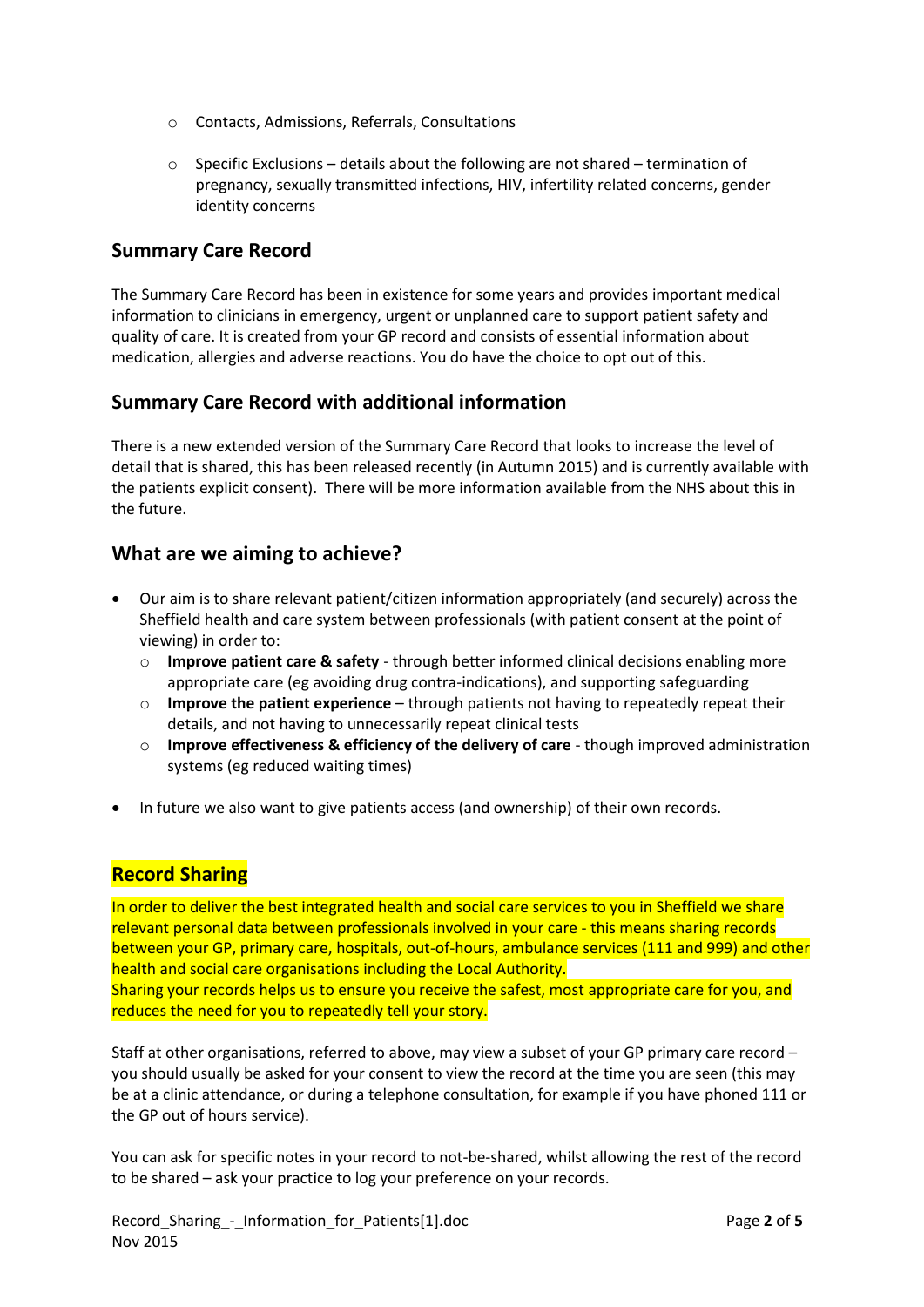## **Security & Confidentiality**

NHS and social care staff will ensure that all personal data is handled in a lawful manner. Information about you is securely managed and controlled within Sheffield NHS and social care systems. We won't usually share your records with anyone who isn't involved in your treatment, care or support.

An exception would be when protecting vulnerable children or adults, or where you have given your consent for your identifiable information to be shared for a given purpose (for example in the event of a complaint).

## **Legal Position**

We must use patient data within the legal framework established by:

- The common law duty of confidence
- The Data Protection Act 1998
- The Human Rights Act 1998
- The Health and Social Care (Safety and Quality) Act 2015

The law changed in October 2015. The 'Health and Social Care (Safety and Quality) Act 2015' came into being and gives us a new **duty to share**. In essence the new law says (paraphrased):

*[We] must ensure that the information is disclosed to… any other relevant health or adult social care commissioner or provider with whom the relevant person communicates about the individual… [where] the disclosure is likely to facilitate the provision to the individual of health services or adult social care… [and is] in the individual's best interests… [unless] the individual objects, or would be likely to object*

There are occasions under law where we are required to share some aspects of your records. For example when there is an outbreak of a serious communicable disease like Ebola, or during the investigation of a serious crime.

## **Data Processing**

There are two different GP practice systems currently in use in Sheffield. These two systems are used widely within England and are provided by commercial companies who operate to strict security and confidentiality rules – your data is held and processed securely as if it was managed within the NHS.

## **Citywide Governance**

- Sheffield has established shared governance arrangements with representation from the Clinical Commissioning Group, Sheffield NHS providers (Primary Care Sheffield, Sheffield Teaching Hospital, Sheffield Childrens Hospital, and the Health and Social Care Trust), Local Authority, Yorkshire Ambulance Service and the Local Medical Committee.
- The group is developing a citywide Sheffield health and social care 'Record Sharing Framework' to ensure we have clear, shared rules that we all work to.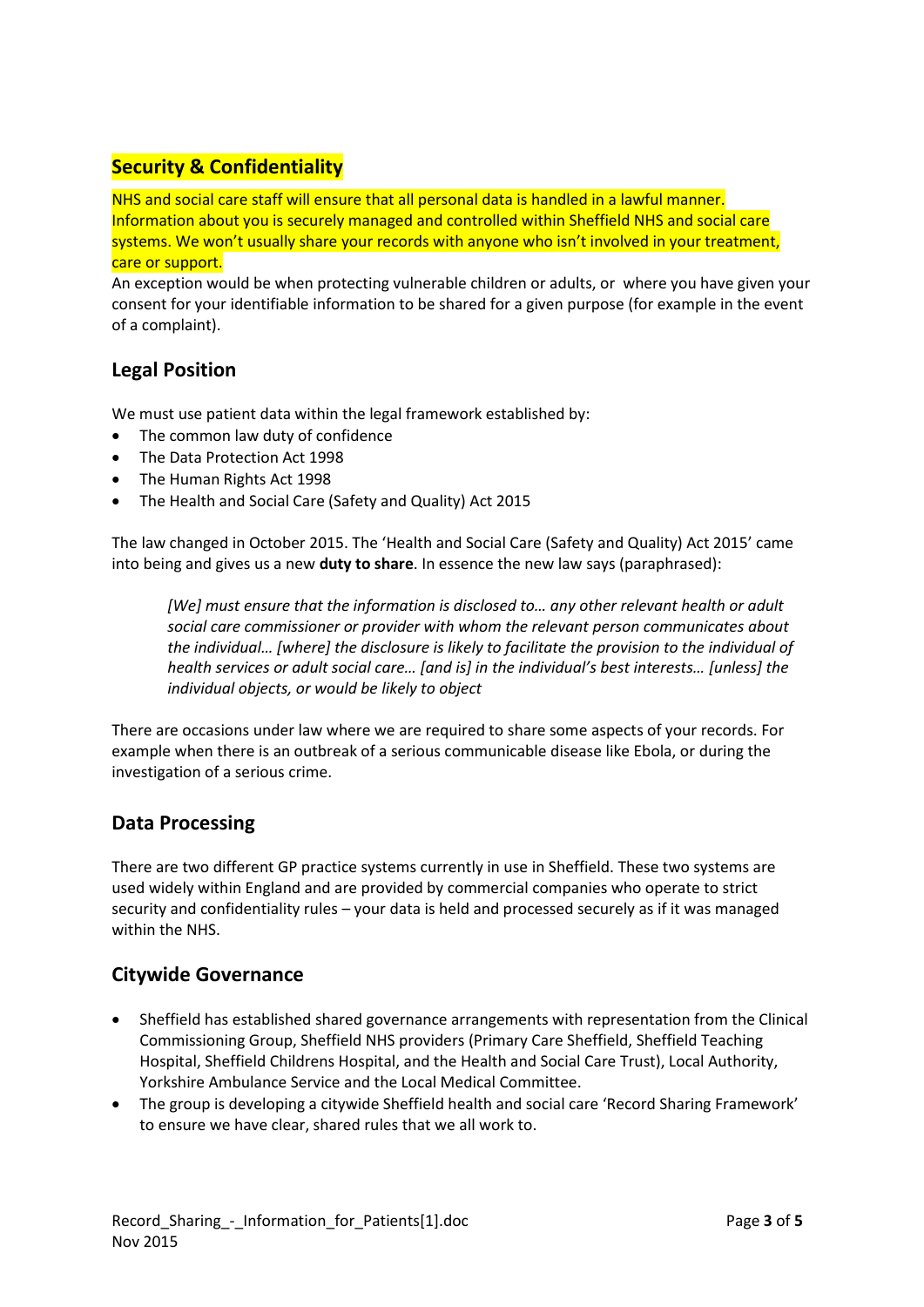## **Your Rights**

You have the right to access your records - for more information please ask your care provider. You have the right to opt out of your records being shared at any time. However, by not agreeing to share your records you may not always receive the best available service that meets your specific needs.

### **NHS constitution**

The NHS Constitution sets out the following patient's legal rights and pledges:

- You have the right of access to your own health records and to have any factual inaccuracies corrected.
- You have the right to be informed about how your information is used.
- You have the right to request that your confidential information is not used beyond your own care and treatment and to have your objections considered, and where your wishes cannot be followed, to be told the reasons including the legal basis.
- The NHS also commits to anonymise the information collected during the course of your treatment and use it to support research and improve care for others.
- Where identifiable information has to be used, to give you the chance to object wherever possible.

## **How to Opt Out**

We recommend that your records are shared, however, you can ask for part of your record to notbe-shared, or you can ask for the whole record to not-be-shared. Ask your practice to log your preference on your records – either ask your GP or at reception.

Please be aware that by not agreeing to share your records you may not always receive the best available service that meets your specific needs. For example the GP out of hour's service may not be fully aware of which medications you are currently taking and so be unable to advise on the best course of action for you.

### **Data Protection Act**

Organisations that handle personal information have a legal obligation to protect that information under the Data Protection Act 1998. The Act gives you the general right to apply to see, or to be given, a copy of the personal information held about you. Maximum fees for access and providing copies are set down by law.

You have the right to request access to your records, or ask who has accessed it. Please contact your practice directly if you wish to request access.

If you think that your practice has not complied with the Act you may find it helpful to talk to the practice manager about this. If you wish to complain you can either complain directly to the practice, or to NHS England. If you are not satisfied with the response to your complaint you can contact the Parliamentary and Health Service Ombudsman.

Alternatively you can raise your concerns with the Information Commissioners Office. You have the right to complain to, appeal to, or raise your concerns with the Information Commissioners Office and ask them to investigate whether the practice has complied with the Data Protection Act 1998.